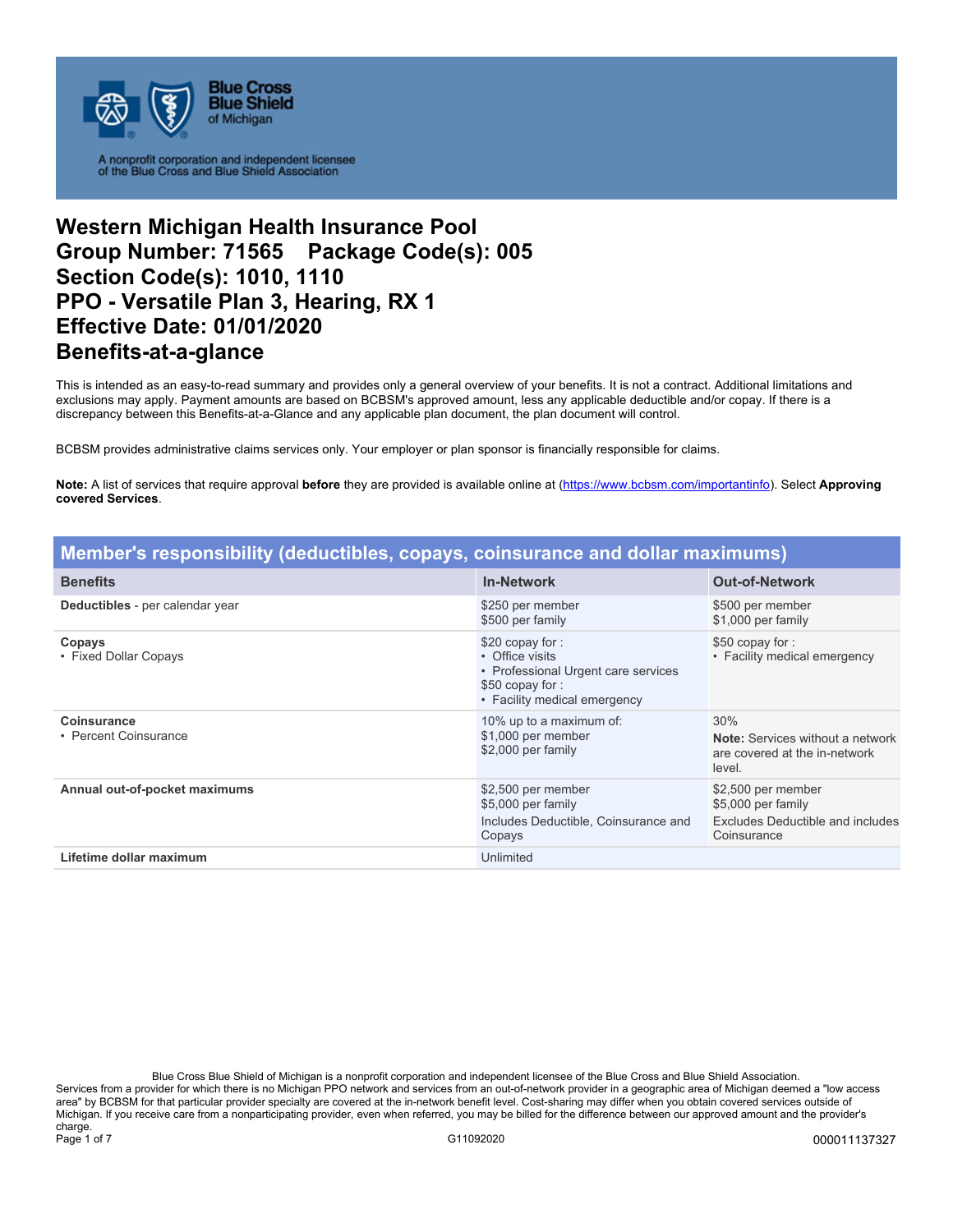| <b>Preventive Care Services</b>                                                                                                                                                                                                                                                                                 |                   |                                |
|-----------------------------------------------------------------------------------------------------------------------------------------------------------------------------------------------------------------------------------------------------------------------------------------------------------------|-------------------|--------------------------------|
| <b>Benefits</b>                                                                                                                                                                                                                                                                                                 | <b>In-Network</b> | <b>Out-of-Network</b>          |
| Health Maintenance Exam - one per calendar year                                                                                                                                                                                                                                                                 | Covered - 100%    | Not Covered                    |
| Routine Physical Related Test X-Rays, EKG and lab procedures<br>performed as part of the health maintenance exam                                                                                                                                                                                                | Covered - 100%    | Not Covered                    |
| Annual Gynecological Exam - two per calendar year, in addition to health<br>maintenance exam                                                                                                                                                                                                                    | Covered - 100%    | Not Covered                    |
| Pap Smear Screening - one per calendar year                                                                                                                                                                                                                                                                     | Covered - 100%    | Not Covered                    |
| Mammography Screening - one per calendar year<br>includes 3D Mammography                                                                                                                                                                                                                                        | Covered - 100%    | Covered - 70% after deductible |
| Contraceptive Methods and Counseling                                                                                                                                                                                                                                                                            | Covered - 100%    | Not Covered                    |
| Prostate Specific Antigen (PSA) screening - one per calendar year                                                                                                                                                                                                                                               | Covered - 100%    | Not Covered                    |
| Endoscopic Exams - one per calendar year                                                                                                                                                                                                                                                                        | Covered - 100%    | Covered - 70% after deductible |
| Well Child Care<br>• 8 visits, birth through 12 months<br>• 6 visits, 13 months through 23 months<br>• 6 visits, 24 months through 35 months<br>• 2 visits, 36 months through 47 months<br>Visits beyond 47 months are limited to one per member per calendar year<br>under the health maintenance exam benefit | Covered - 100%    | Not Covered                    |
| Immunizations - pediatric and adult                                                                                                                                                                                                                                                                             | Covered - 100%    | Not Covered                    |

| <b>Physician Office Services</b>                                                                                              |                                 |                                |
|-------------------------------------------------------------------------------------------------------------------------------|---------------------------------|--------------------------------|
| <b>Benefits</b>                                                                                                               | <b>In-Network</b>               | <b>Out-of-Network</b>          |
| Office Visits                                                                                                                 | Covered - 100% after \$20 copay | Covered - 70% after deductible |
| <b>Telemedicine Visits</b>                                                                                                    | Covered - 100% after \$20 copay | Covered - 70% after deductible |
| <b>Blue Cross Online Visits</b><br>Note: Services are payable when rendered through Blue Cross Online<br>Visits <sup>SM</sup> | Covered - 100% after \$20 copay | Not Covered                    |
| <b>Office Consultations</b>                                                                                                   | Covered - 100% after \$20 copay | Covered - 70% after deductible |
| <b>Pre-Surgical Consultations</b>                                                                                             | Covered - $100\%$               | Covered - 70% after deductible |

| <b>Emergency Medical Care</b>                          |                                                                                                            |                                                                                                               |
|--------------------------------------------------------|------------------------------------------------------------------------------------------------------------|---------------------------------------------------------------------------------------------------------------|
| <b>Benefits</b>                                        | <b>In-Network</b>                                                                                          | <b>Out-of-Network</b>                                                                                         |
| Hospital Emergency Room<br>Qualified medical emergency | Covered - \$50 copay then 90% after<br>deductible; copay waived if admitted or<br>for an accidental injury | Covered - \$50 copay then 90%<br>after deductible; copay waived if<br>admitted or for an accidental<br>injury |
| Non-Emergency use of the Emergency Room                | Covered - \$50 copay then 90% after<br>deductible                                                          | Covered - \$50 copay then 70%<br>after deductible                                                             |
| <b>Facility Urgent Care Services</b>                   | Covered - 90% after deductible                                                                             | Covered - 70% after deductible                                                                                |
| Physician Urgent Care Services                         | Covered - 100% after \$20 copay                                                                            | Covered - 70% after deductible                                                                                |
| Ambulance Services - Medically Necessary Transport     | Covered - 90% after deductible                                                                             | Covered - 90% after deductible                                                                                |

Blue Cross Blue Shield of Michigan is a nonprofit corporation and independent licensee of the Blue Cross and Blue Shield Association. Services from a provider for which there is no Michigan PPO network and services from an out-of-network provider in a geographic area of Michigan deemed a "low access area" by BCBSM for that particular provider specialty are covered at the in-network benefit level. Cost-sharing may differ when you obtain covered services outside of Michigan. If you receive care from a nonparticipating provider, even when referred, you may be billed for the difference between our approved amount and the provider's charge. Page 2 of 7 G11092020 000011137327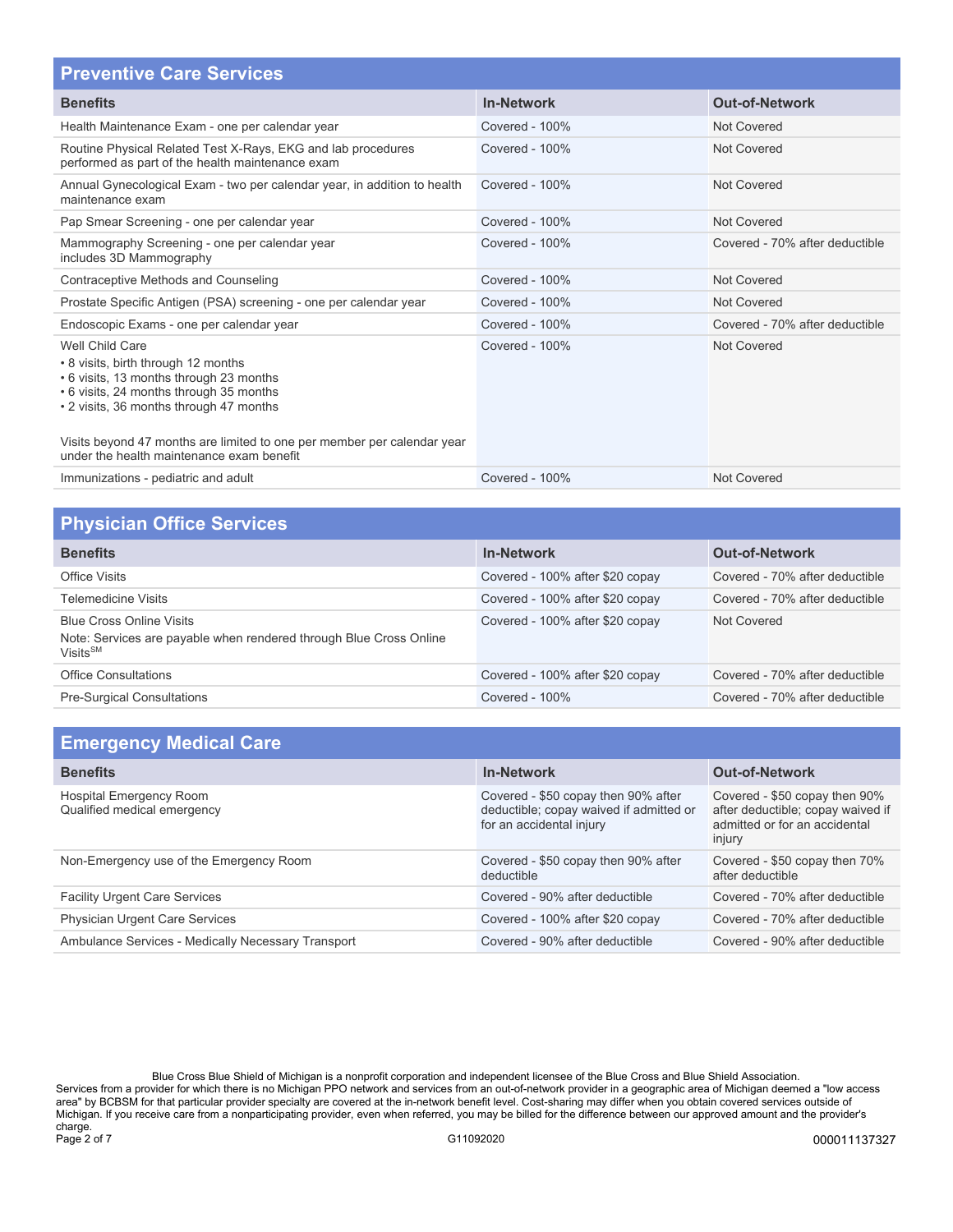| <b>Diagnostic Services</b>                       |                                |                                |
|--------------------------------------------------|--------------------------------|--------------------------------|
| <b>Benefits</b>                                  | <b>In-Network</b>              | <b>Out-of-Network</b>          |
| MRI, MRA, PET and CAT Scans and Nuclear Medicine | Covered - 90% after deductible | Covered - 70% after deductible |
| Diagnostic Tests, X-rays, Laboratory & Pathology | Covered - 90% after deductible | Covered - 70% after deductible |
| Radiation Therapy and Chemotherapy               | Covered - 90% after deductible | Covered - 70% after deductible |

| <b>Maternity Services Provided by a Physician</b> |                                |                                |
|---------------------------------------------------|--------------------------------|--------------------------------|
| <b>Benefits</b>                                   | <b>In-Network</b>              | <b>Out-of-Network</b>          |
| <b>Prenatal and Postnatal Care Visits</b>         | Covered - 100%                 | Covered - 70% after deductible |
| Delivery and Nursery Care                         | Covered - 90% after deductible | Covered - 70% after deductible |
|                                                   |                                |                                |

| <b>Hospital Care</b>                                                                                        |                                |                                |
|-------------------------------------------------------------------------------------------------------------|--------------------------------|--------------------------------|
| <b>Benefits</b>                                                                                             | <b>In-Network</b>              | <b>Out-of-Network</b>          |
| Semi-Private Room, Inpatient Physician Care, General Nursing Care,<br><b>Hospital Services and Supplies</b> | Covered - 90% after deductible | Covered - 70% after deductible |
| Inpatient Medical Care                                                                                      | Covered - 90% after deductible | Covered - 70% after deductible |

| <b>Alternatives to Hospital Care</b>                                         |                                |                                |
|------------------------------------------------------------------------------|--------------------------------|--------------------------------|
| <b>Benefits</b>                                                              | <b>In-Network</b>              | <b>Out-of-Network</b>          |
| Hospice Care                                                                 | Covered - 90% after deductible | Covered - 90% after deductible |
| Home Health Care                                                             | Covered - 90% after deductible | Covered - 90% after deductible |
| <b>Skilled Nursing</b><br>Limited to a maximum of 120 days per calendar year | Covered - 90% after deductible | Covered - 90% after deductible |

| <b>Surgical Services</b>                                        |                                |                                              |
|-----------------------------------------------------------------|--------------------------------|----------------------------------------------|
| <b>Benefits</b>                                                 | <b>In-Network</b>              | <b>Out-of-Network</b>                        |
| Surgery (includes related surgical services)                    | Covered - 90% after deductible | Covered - 70% after deductible               |
| <b>Bariatric Surgery</b>                                        | Covered - 90% after deductible | Covered - 70% after deductible               |
| Oral Surgery<br>Wisdom teeth extractions                        | Covered - 90% after deductible | Covered - 90% after in-network<br>deductible |
| Sterilization - males only<br>excludes reversal sterilization   | Covered - 90% after deductible | Covered - 70% after deductible               |
| Sterilization - females only<br>excludes reversal sterilization | Covered - $100\%$              | Covered - 70% after deductible               |

| <b>Human Organ Transplants</b>                                                                                                                |                                |                                                |
|-----------------------------------------------------------------------------------------------------------------------------------------------|--------------------------------|------------------------------------------------|
| <b>Benefits</b>                                                                                                                               | <b>In-Network</b>              | <b>Out-of-Network</b>                          |
| Specified Organ Transplants<br>In designated facilities only, when coordinated through BCBSM Human<br>Organ Transplant Program (800-242-3504) | Covered - 100%                 | Not covered except in designated<br>facilities |
| Kidney, Cornea, Bone Marrow and Skin                                                                                                          | Covered - 90% after deductible | Covered - 70% after deductible                 |

Blue Cross Blue Shield of Michigan is a nonprofit corporation and independent licensee of the Blue Cross and Blue Shield Association. Services from a provider for which there is no Michigan PPO network and services from an out-of-network provider in a geographic area of Michigan deemed a "low access area" by BCBSM for that particular provider specialty are covered at the in-network benefit level. Cost-sharing may differ when you obtain covered services outside of Michigan. If you receive care from a nonparticipating provider, even when referred, you may be billed for the difference between our approved amount and the provider's charge. Page 3 of 7 G11092020 **G11092020** G11092020 **G11092020** G11092020 G11092020 G11092020 G1092020 G1092020 G1092020 G1092020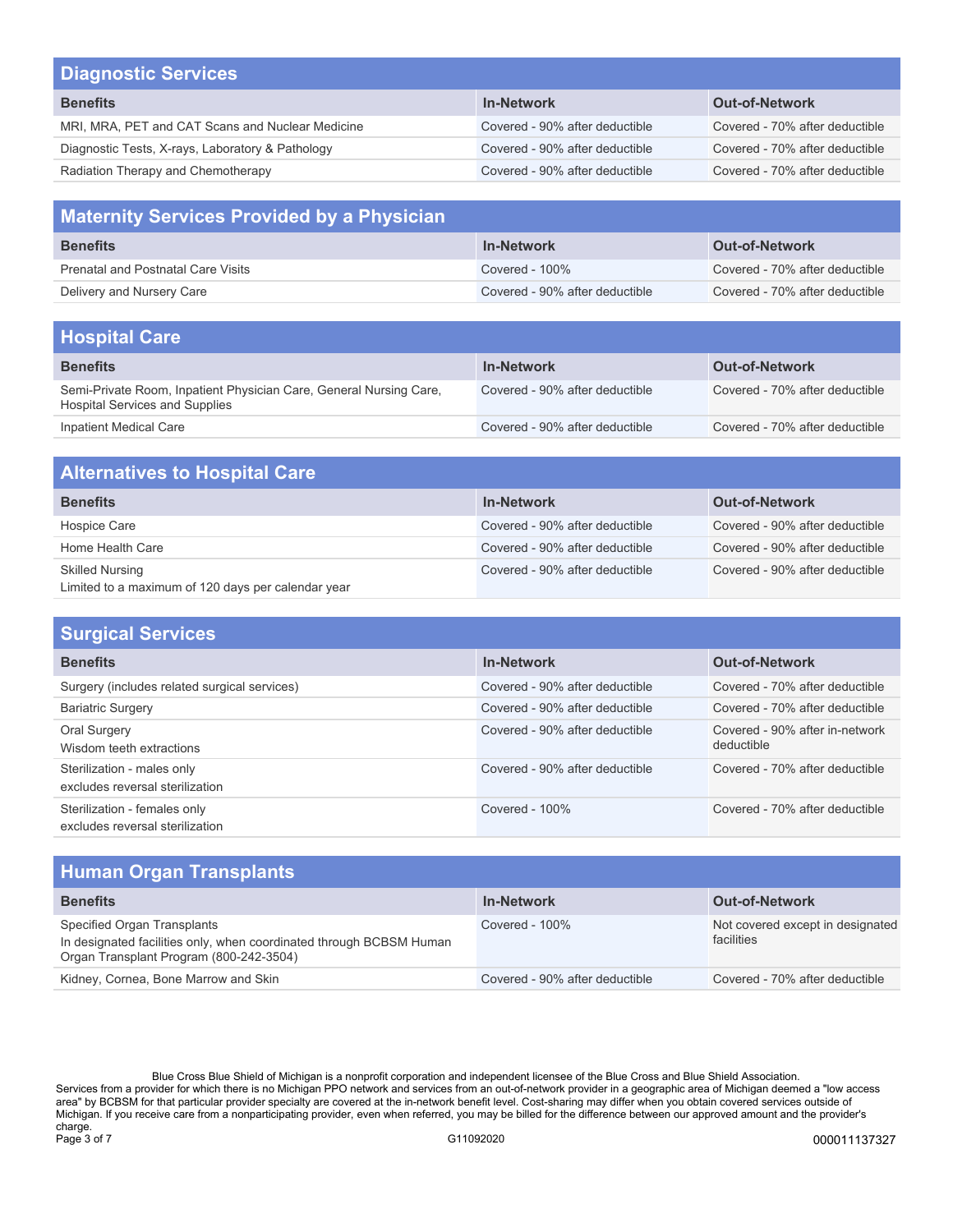### **Behavioral Health Services (Mental Health and Substance Use Disorder)**

| <b>Benefits</b>                                                                                                     | <b>In-Network</b>                                                                                     | <b>Out-of-Network</b>                                                           |
|---------------------------------------------------------------------------------------------------------------------|-------------------------------------------------------------------------------------------------------|---------------------------------------------------------------------------------|
| Inpatient Mental Health Care                                                                                        | Covered - 90% after deductible                                                                        | Covered - 70% after deductible                                                  |
| Inpatient Substance Use Disorder Treatment                                                                          | Covered - 90% after deductible                                                                        | Covered - 90% after deductible                                                  |
| <b>Outpatient Mental Health Care</b><br>• Telemedicine Mental Health Care<br>• Blue Cross Online Mental Health Care | Covered - 100% after \$20 copay<br>Covered - 100% after \$20 copay<br>Covered - 100% after \$20 copay | Covered - 70% after deductible<br>Covered - 70% after deductible<br>Not Covered |
| Outpatient Substance Use Disorder Treatment                                                                         | Covered - 100% after \$20 copay                                                                       | Covered - 90% after deductible                                                  |

#### **Autism Spectrum Disorders, Diagnoses and Treatment** - Up to and including age 18 **Benefits In-Network Out-of-Network**  Applied Behavioral Analysis (ABA) Pre-authorization required **Note:** Diagnosis of an autism spectrum disorder and a treatment recommendation for ABA services must be obtained by an approved autism evaluation center (AAEC) prior to seeking ABA treatment. Covered - 90% after deductible Covered - 70% after deductible Physical, Occupational and Speech Therapy Physical, Occupational and Speech therapy with an autism diagnosis is unlimited Covered - 90% after deductible Covered - 70% after deductible Nutritional Counseling Covered - 90% after deductible Covered - 70% after deductible

| <b>Other Covered Services</b>                                                                       |                                |                                |
|-----------------------------------------------------------------------------------------------------|--------------------------------|--------------------------------|
| <b>Benefits</b>                                                                                     | <b>In-Network</b>              | <b>Out-of-Network</b>          |
| Cardiac Rehabilitation                                                                              | Covered - 90% after deductible | Covered - 70% after deductible |
| Chiropractic Spinal Manipulation<br>Limited to a maximum of 24 visits per member, per calendar year | Covered - 90% after deductible | Covered - 70% after deductible |
| Durable Medical Equipment                                                                           | Covered - 90% after deductible | Covered - 70% after deductible |
| Prosthetic and Orthotic Devices                                                                     | Covered - 90% after deductible | Covered - 70% after deductible |
| <b>Diabetic Supplies</b><br>Test Strips, Lancets, Needles and Syringes                              | Covered - 90% after deductible | Covered - 70% after deductible |
| <b>Private Duty Nursing Care</b>                                                                    | Covered - 90% after deductible | Covered - 90% after deductible |
| Allergy Testing and Therapy                                                                         | Covered - 90% after deductible | Covered - 70% after deductible |
| <b>Facility Clinic Visit</b>                                                                        | Covered - 90% after deductible | Covered - 70% after deductible |

| <b>Therapy Services</b>                                                                                   |                                |                                |
|-----------------------------------------------------------------------------------------------------------|--------------------------------|--------------------------------|
| <b>Benefits</b>                                                                                           | <b>In-Network</b>              | <b>Out-of-Network</b>          |
| Physical, Occupational and Speech Therapy<br>Limited to a combined maximum of 60 visits per calendar year | Covered - 90% after deductible | Covered - 70% after deductible |
| Massage Therapy<br>Limited to a maximum of 24 visits per calendar year                                    | Covered - 90% after deductible | Covered - 70% after deductible |

Blue Cross Blue Shield of Michigan is a nonprofit corporation and independent licensee of the Blue Cross and Blue Shield Association. Services from a provider for which there is no Michigan PPO network and services from an out-of-network provider in a geographic area of Michigan deemed a "low access area" by BCBSM for that particular provider specialty are covered at the in-network benefit level. Cost-sharing may differ when you obtain covered services outside of Michigan. If you receive care from a nonparticipating provider, even when referred, you may be billed for the difference between our approved amount and the provider's Page 4 of 7 G11092020 000011137327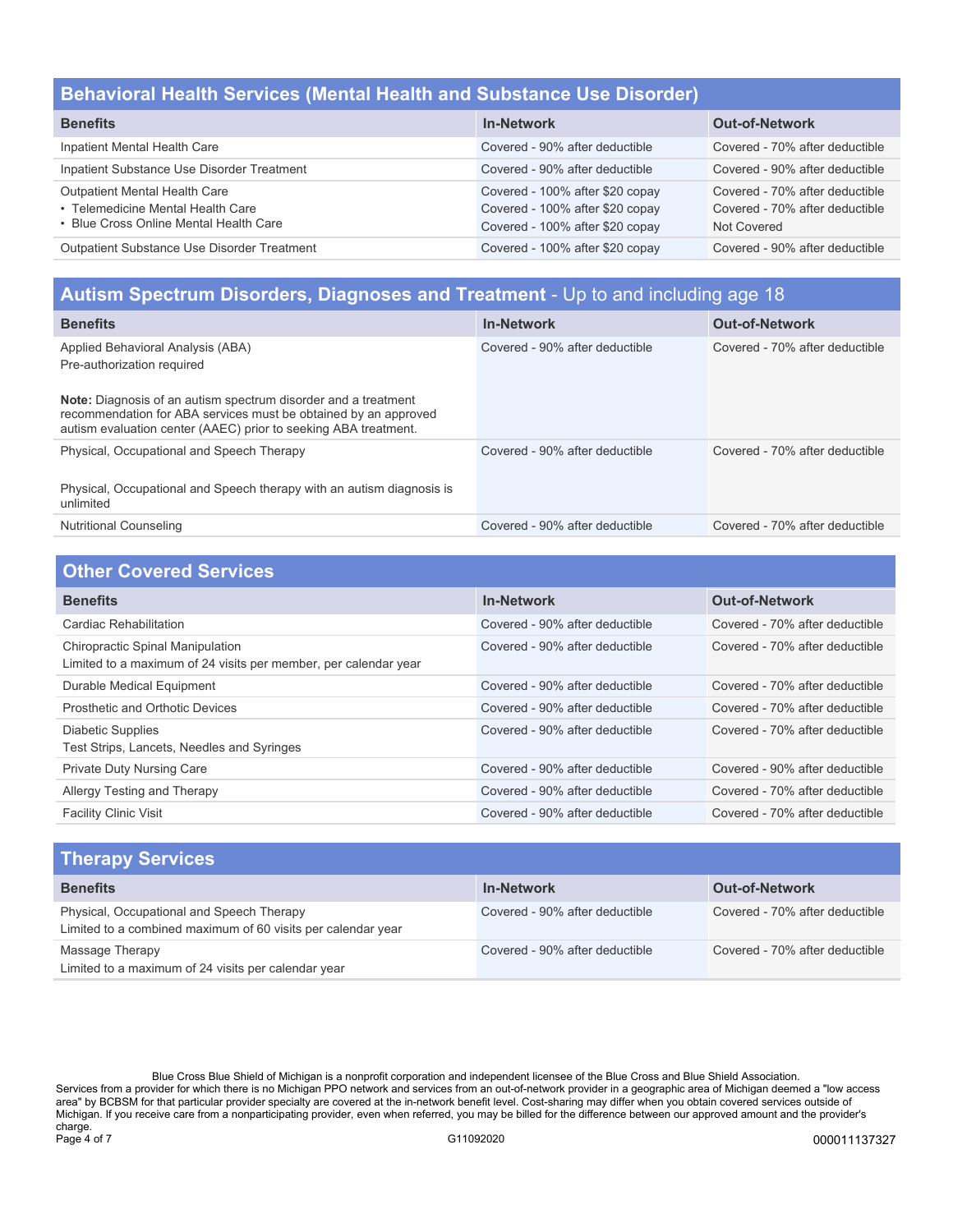

A nonprofit corporation and independent licensee<br>of the Blue Cross and Blue Shield Association

# **Western Michigan Health Insurance Pool Group Number: 71565 Package Code(s): 005 Section Code(s): 1010, 1110 Hearing Care Coverage Effective Date: 09/01/2012 Benefits-at-a-glance**

This is intended as an easy-to-read summary and provides only a general overview of your benefits. It is not a contract. Additional limitations and exclusions may apply. Payment amounts are based on BCBSM's approved amount, less any applicable deductible and/or copay. If there is a discrepancy between this Benefits-at-a-Glance and any applicable plan document, the plan document will control.

BCBSM provides administrative claims services only. Your employer or plan sponsor is financially responsible for claims.

| Member's responsibility (coinsurance) |                               |                            |
|---------------------------------------|-------------------------------|----------------------------|
| <b>Benefits</b>                       | <b>Participating Provider</b> | Non-Participating Provider |
| Coinsurance                           | No Coinsurance                | Not Covered                |

#### **Covered services**

**To be payable, hearing care benefits must be received from a participating provider and in the order listed.**

| <b>Benefits</b>                                                                                                        | <b>Participating Provider</b> | <b>Non-Participating Provider</b> |
|------------------------------------------------------------------------------------------------------------------------|-------------------------------|-----------------------------------|
| <b>Frequency Limitation</b>                                                                                            | Once every 36 months          |                                   |
| Audiometric Exam                                                                                                       | Covered - 100%                | Not Covered                       |
| <b>Hearing Aid Evaluation</b>                                                                                          | Covered - 100%                | Not Covered                       |
| Hearing Aid                                                                                                            | Covered - 100%                | Not Covered                       |
| Member may be responsible for the difference in cost between our<br>approved amount and the charge of the hearing aid. |                               |                                   |
| <b>Hearing Aid Conformity Test</b>                                                                                     | Covered - $100\%$             | Not Covered                       |

Blue Cross Blue Shield of Michigan is a nonprofit corporation and independent licensee of the Blue Cross and Blue Shield Association.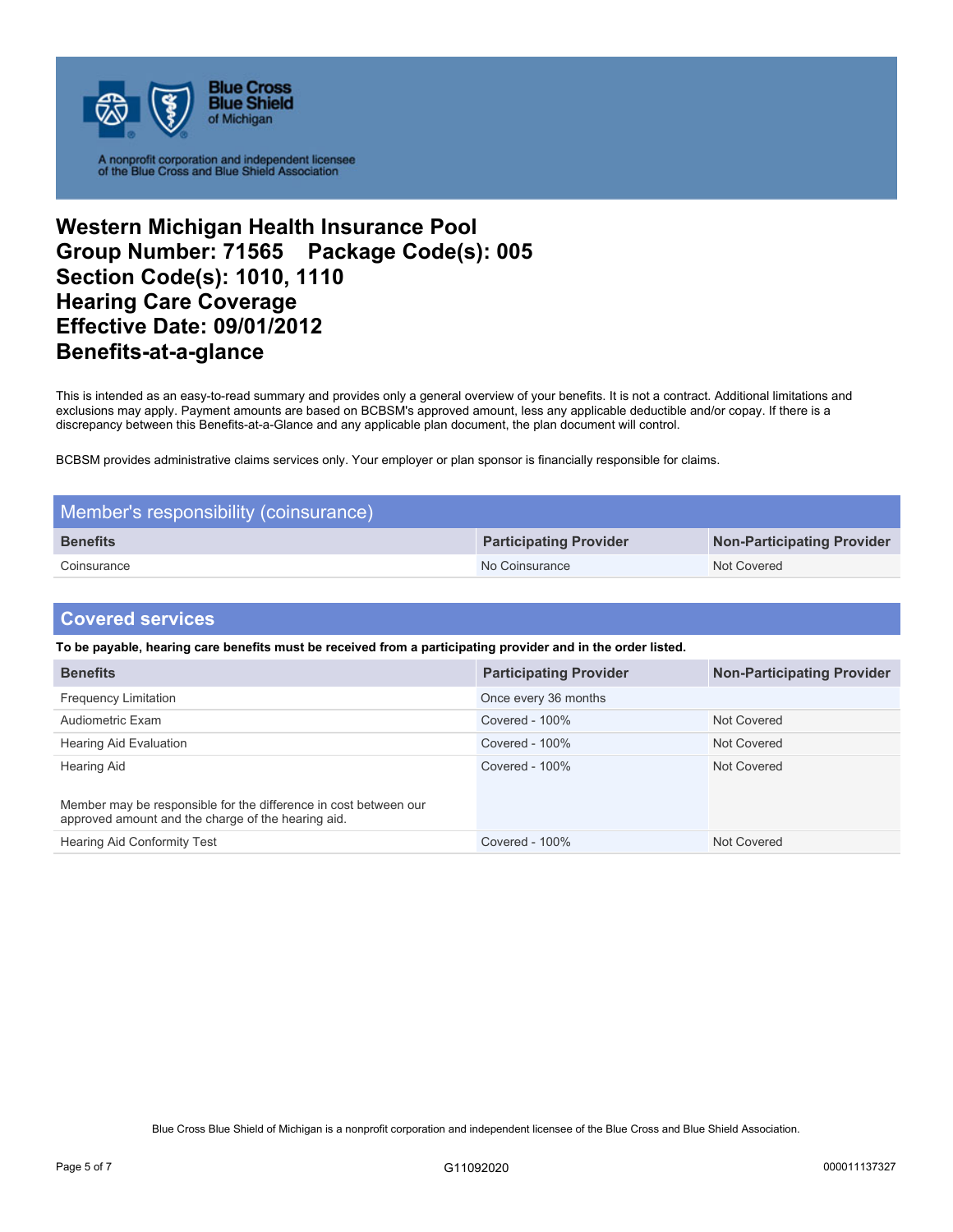

A nonprofit corporation and independent licensee<br>of the Blue Cross and Blue Shield Association

# **Western Michigan Health Insurance Pool Group Number: 71565 Package Code(s): 005 Section Code(s): 1010, 1110 Prescription Drugs Effective Date: 01/01/2021 Benefits-at-a-glance**

This is intended as an easy-to-read summary and provides only a general overview of your benefits. It is not a contract. Additional limitations and exclusions may apply. Payment amounts are based on BCBSM's approved amount, less any applicable deductible and/or copay. If there is a discrepancy between this Benefits-at-a-Glance and any applicable plan document, the plan document will control.

BCBSM provides administrative claims services only. Your employer or plan sponsor is financially responsible for claims.

Your prescription drug copays, including mail order copays, may be subject to the same annual out-of-pocket maximum required under your medical coverage.

| Member's responsibility (copays and coinsurance amounts)                                                                                                                                           |                                                                                                                                                                                                                                                                                                                                                                                                                                                                                                                     |  |
|----------------------------------------------------------------------------------------------------------------------------------------------------------------------------------------------------|---------------------------------------------------------------------------------------------------------------------------------------------------------------------------------------------------------------------------------------------------------------------------------------------------------------------------------------------------------------------------------------------------------------------------------------------------------------------------------------------------------------------|--|
| <b>Benefits</b>                                                                                                                                                                                    | <b>Coverage</b>                                                                                                                                                                                                                                                                                                                                                                                                                                                                                                     |  |
| Retail - 30 day supply                                                                                                                                                                             | \$10 copay - Generic drugs<br>\$40 copay - Brand drugs                                                                                                                                                                                                                                                                                                                                                                                                                                                              |  |
|                                                                                                                                                                                                    | $$0$ copay $-$ OTC drugs<br>(Only - Zyrtec, Zyrtec D, Prilosec, Claritin, Children's Claritin, Claritin<br>RediTabs and Claritin-D)                                                                                                                                                                                                                                                                                                                                                                                 |  |
|                                                                                                                                                                                                    | Prescriptions and refills obtained from a non-network pharmacy are<br>reimbursed at 75% of the approved amount, less the member's copay.                                                                                                                                                                                                                                                                                                                                                                            |  |
| Mail Order - 90 day supply                                                                                                                                                                         | \$20 copay - Generic drugs<br>\$80 copay - Brand drugs                                                                                                                                                                                                                                                                                                                                                                                                                                                              |  |
| Specialty Drugs - 30 day supply<br>Retail and Mail Order                                                                                                                                           | \$10 copay - Generic drugs<br>\$40 copay - Brand drugs                                                                                                                                                                                                                                                                                                                                                                                                                                                              |  |
|                                                                                                                                                                                                    | Members are restricted to a 30 day supply at both retail and mail order<br>and certain specialty drugs are limited to only a 15 day supply for each<br>fill.                                                                                                                                                                                                                                                                                                                                                        |  |
| High-Cost Drug Discount Optimization Program                                                                                                                                                       | Prescription drug manufacturers provide coupon programs for certain<br>pharmaceuticals. Your benefit plan requires you to enroll in BCBSM-<br>approved coupon programs when available for select medications. This<br>benefit may lower the cost sharing typically required for these drugs.<br>Your out-of-pocket expense for these drugs will be no more than your<br>cost sharing. When a coupon is used, only the amount you paid for the<br>prescription will apply towards your annual out-of-pocket maximum. |  |
| Adult and childhood select preventive immunizations as recommended by the<br>USPSTF, ACIP, HRSA or other sources as recognized by BCBSM that are in<br>compliance with the provisions of the PPACA | Covered - 100%                                                                                                                                                                                                                                                                                                                                                                                                                                                                                                      |  |
| <b>Oral and Injectable Contraceptives</b><br>Retail and Mail Order                                                                                                                                 | Covered - 100% for Generic and Select Brand name drugs; other<br>Brand name drugs are subject to the applicable copay/coinsurance.                                                                                                                                                                                                                                                                                                                                                                                  |  |

Blue Cross Blue Shield of Michigan is a nonprofit corporation and independent licensee of the Blue Cross and Blue Shield Association.